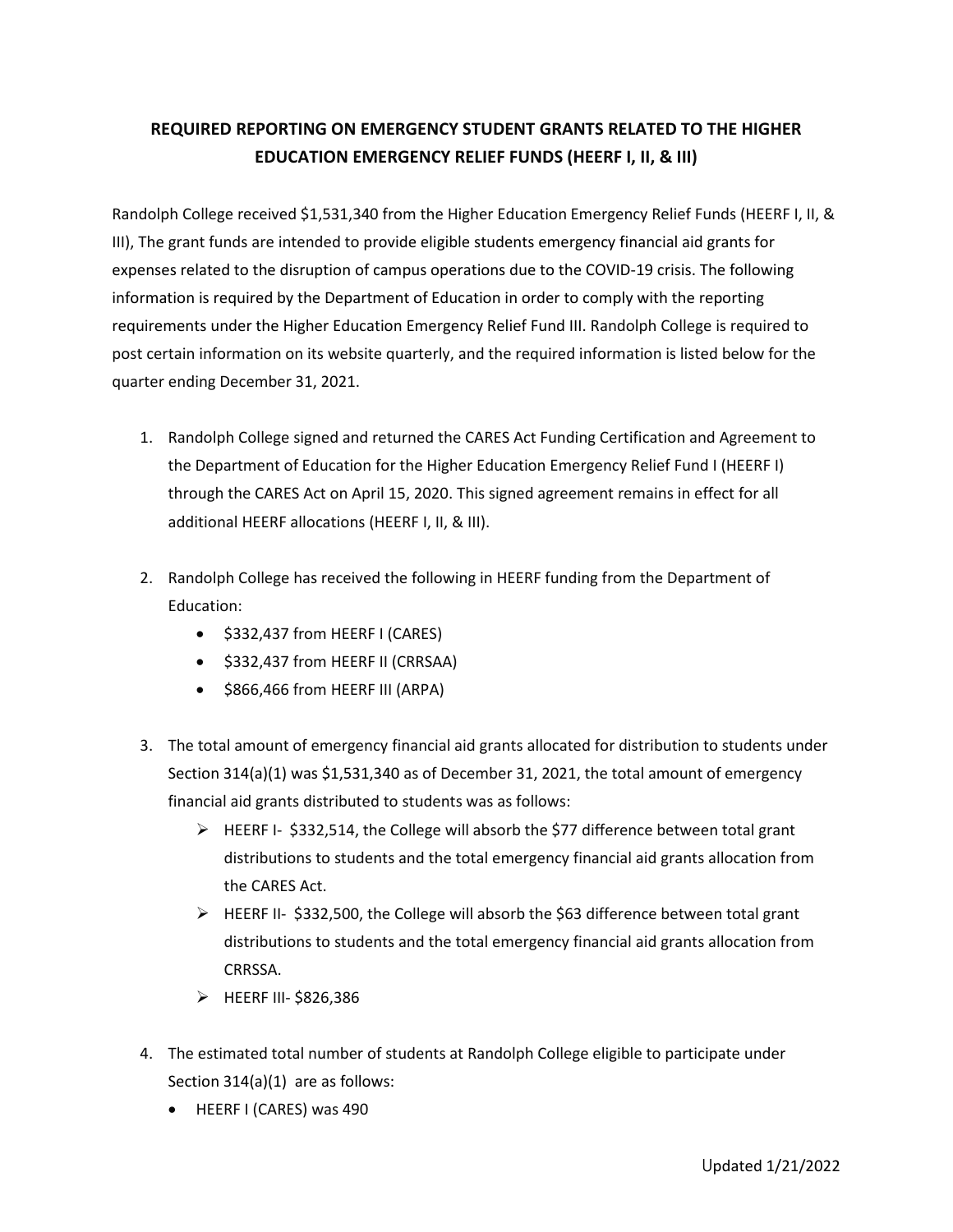- HEERF II (CRRSAA) was 494
- HEERF III (ARPA) was 543
- 5. As of December 31, 2021, the total number of students who have received an emergency financial aid grant under Section 314(a)(1) are as follows:
	- HEERF I (CARES) was 490
	- HEERF II was 494
	- HEERF III was 511
- 6. In an effort to get relief into the hands of students as soon as possible and to help qualified students, Randolph distributed its pool of HEERF funds as follows:
	- $\triangleright$  HEERF I (CARES)- funds totaling \$332,437 were distributed to enrolled students who are in a degree program, have a 2019-20 FAFSA on file with Randolph, and meet the Section 484 criteria. As with other institutions of higher education, 75% of Randolph's CARES Act allocation was based on enrollment of Pell grant recipients, while the remaining 25% was based on total enrollment. Therefore, Randolph is allocating 75% of its CARES Act funding evenly to students who received Pell grants during the Spring 2020 semester, and the remaining 25% evenly to all other eligible students. This formula results in each Pell student receiving an award of \$1,222, and each non-Pell student receiving an award of \$291.
	- HEERF II (CRRSAA)- funds totaling \$302,437 were distributed in May 2021, and no application was required for these initial distributions. These awards were made directly to undergraduate and graduate students who were enrolled in a degree program in the Spring 2021 semester. Because the CRRSAA required that institutions prioritize students with exceptional need, the College allocated 75% of this initial pool of HEERF II funds evenly to students who received Pell grants during the Spring 2021 semester, and the remaining 25% evenly to all other eligible students. This formula resulted in each Pell student receiving an award of \$1,281, and each non-Pell student receiving an award of \$239. This allocation method was consistent with the College's treatment of its HEERF I student awards which were distributed last year. Additionally, the College reserved the remaining \$30,000 of its total HEERF II student allocation for appeals, requiring the completion of a Higher Education Emergency Relief Fund (HEERF) II Grant Appeal Application. Appeals were considered on a first-come, first-serve basis. As of June 30, 2021, the appeals pool was exhausted, and no future HEERF II awards will be available.
	- $\triangleright$  HEERF III (ARPA)- funds totaling \$826,386 were distributed in December 2021 and no application was required for these distributions. These awards were made directly to undergraduate and graduate students who were enrolled in a degree program in the Fall 2021 semester. Because the ARPA required that institutions prioritize students with exceptional need, the College allocated 75% of this initial pool of HEERF III funds evenly to students who received Pell grants during the Fall 2021 semester, and the remaining 25% evenly to all other eligible students. This formula resulted in each Pell student receiving an award of \$3,475, and each non-Pell student receiving an award of \$609.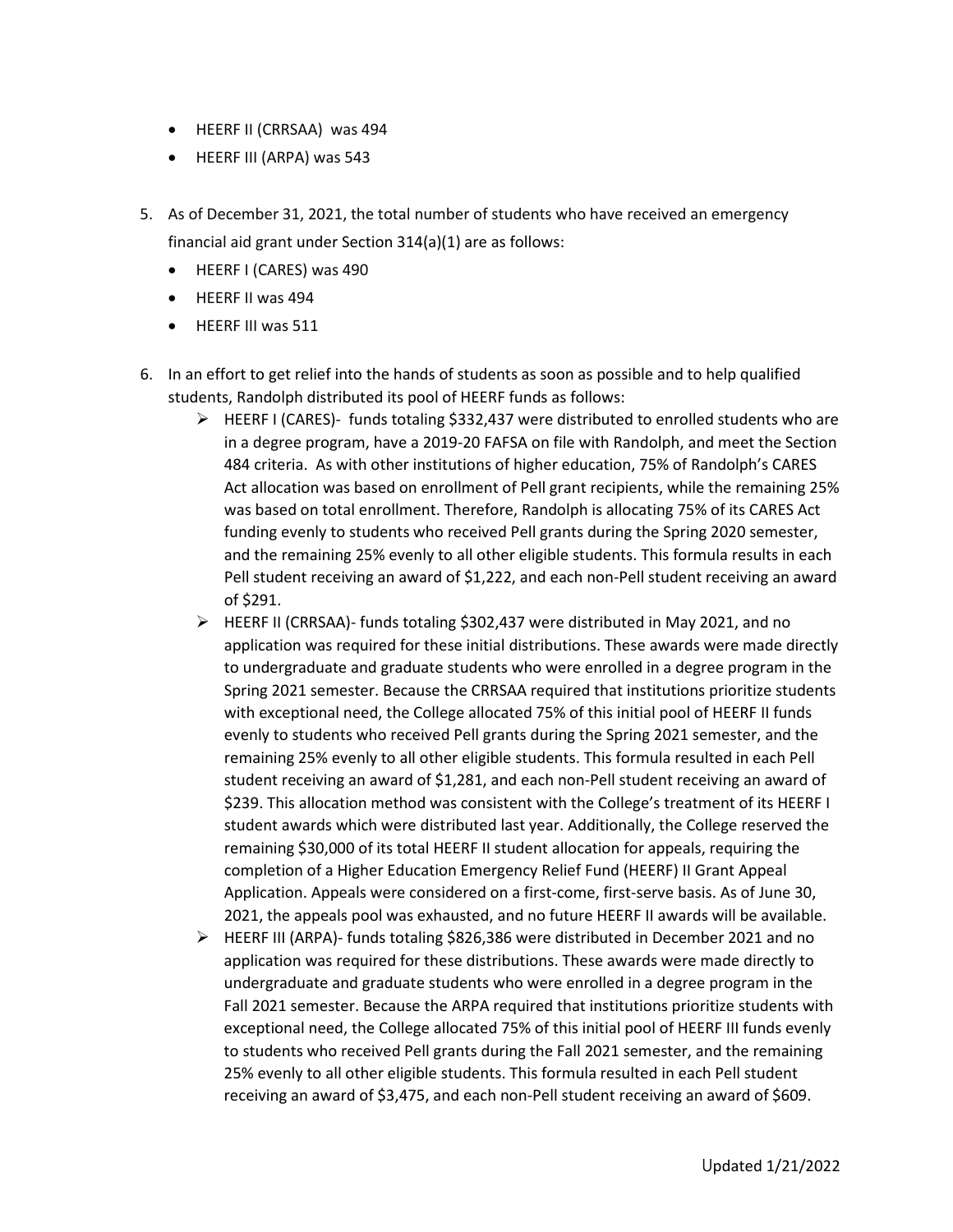This allocation method was consistent with the College's treatment of its HEERF I and HEERF II student awards which were distributed last year.

- 7. Students receiving HEERF distributions were notified on the following dates with the following information:
	- $\triangleright$  HEERF I

After communicating with students who had not filed a 2019-20 FAFSA and allowing time for these students to file a 2019-20 FAFSA within a reasonable deadline thereafter, the College sent its initial email to all eligible students regarding the CARES Act emergency financial aid process on May 29, 2020. Since the College is requiring eligible students to self-certify whether or not they incurred eligible expenses due to the COVID-19 disruption, the College has continued to send periodic reminder emails to students who have not yet submitted the required CARES Act Distribution Form.

On September 21, 2020, the College sent a final email reminder to all eligible students who still had not submitted the required CARES Act Distribution Form. The purpose of this email was to inform them that if the College did not receive his/her form by September 30, 2020, then the College will interpret the non-response as confirmation he/she is not eligible for the CARES Act award and will then reallocate his/her potential award to other eligible recipients. In the end, the College redistributed its remaining funding evenly to all 359 eligible recipients (i.e., students who self-certified their eligibility to receive these awards via the process noted above) with a second grant of \$163.24 to each student. The College cut these checks to such students on October 23, 2020.

The College created the Randolph CARES Act Emergency Aid website as an information resource for students, including a FAQ section. A link to this web page has been included in all applicable emails to students regarding the CARES Act emergency financial aid process.

 $\triangleright$  HEERF II, April 16, 2021

Dear Randolph Students and Families,

As a result of Congress passing the Coronavirus Response and Relief Supplemental Appropriations Act (CRRSAA), Randolph has been allocated \$332,437 in emergency student aid as part of the Higher Education Emergency Relief Fund (HEERF) II to assist eligible students. While this is the second such allocation of funding for students since the onset of the pandemic, following the HEERF I allocation from the CARES Act of the same amount in spring 2020, the guidance from the Department of Education (ED) regarding the use of these funds has somewhat changed. These financial aid grants from the CRRSAA can be used for any component of the student's cost of attendance or for emergency costs that arise due to coronavirus, such as tuition, food, housing, health care (including mental health care), or child care. The CRRSAA requires that institutions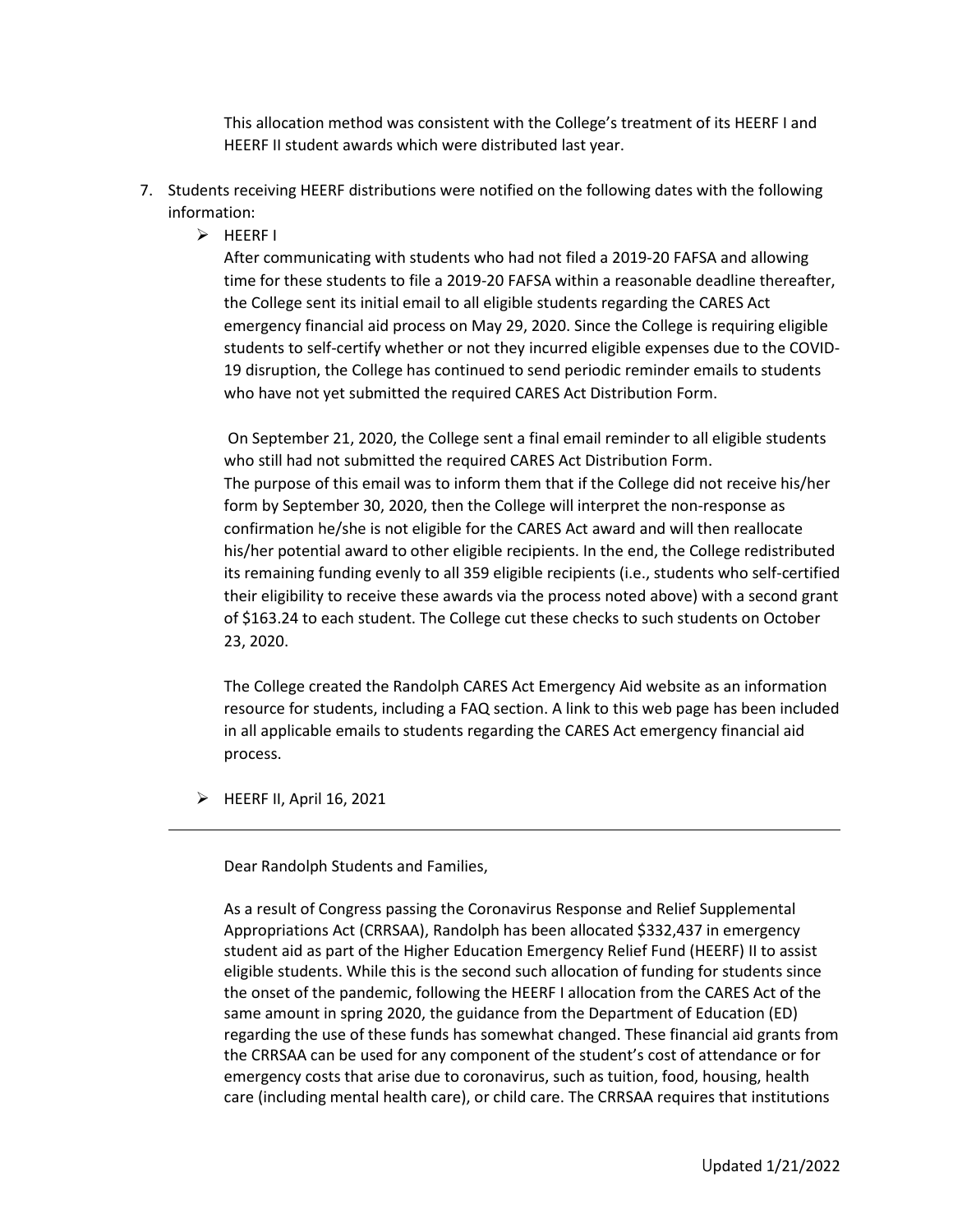prioritize students with exceptional need, such as students who receive Pell grants, and authorizes grants to students exclusively enrolled in distance education. Additionally, international, DACA, and undocumented students are not currently eligible to receive these funds.

In an effort to get relief into the hands of students as soon as possible and to help qualified students, Randolph will distribute its initial pool of HEERF II funds totaling \$302,437 in early to mid May, and no application will be required for these initial distributions. These awards will be made directly to undergraduate and graduate students who are enrolled in a degree program in the Spring 2021 semester. Because the CRRSAA requires that institutions prioritize students with exceptional need, the College will be allocating 75% of this initial pool of HEERF II funds evenly to students who received Pell grants during the Spring 2021 semester, and the remaining 25% evenly to all other eligible students. This formula results in each Pell student receiving an award of \$1,281, and each non-Pell student receiving an award of \$239. This allocation method is consistent with the College's treatment of its HEERF I student awards which were distributed last year.

A student can request to have his/her HEERF II award applied directly to the tuition account to pay towards outstanding charges. To have the grant applied to your student account, you must complete an [authorization agreement](https://docs.google.com/forms/d/e/1FAIpQLSfbMAZZHACheETrp7lDUrqmFXr2F5brEzkFkIxjYWwsXLhEYg/viewform?usp=sf_link) by next Friday, April 23. If applied to your student account, any HEERF II funds remaining after your balance has been paid will be mailed to your billing address on file. Alternatively, if you do not want your grant applied to your student account, then no additional action is required, and a check will be mailed to the student's billing address on or around May 7.

Additionally, the College has reserved the remaining \$30,000 of its total HEERF II student allocation for appeals, requiring the completion of the **Higher Education** [Emergency Relief Fund \(HEERF\) II Grant Appeal Application.](https://docs.google.com/forms/d/e/1FAIpQLScc5zFQ2sMO50aRGQ3H84zC31XnuG3vZ7X2OKn2ZaaOPn_qxQ/viewform?usp=sf_link) Appeals will be considered on a first-come, first-serve basis. Once the appeals pool is exhausted, no future HEERF II awards will be available.

We are fully committed to our students' ability to continue their academic progress and thankful for the role that the HEERF II funding will play in supporting that vital mission.

Sincerely,

Brad Bateman, President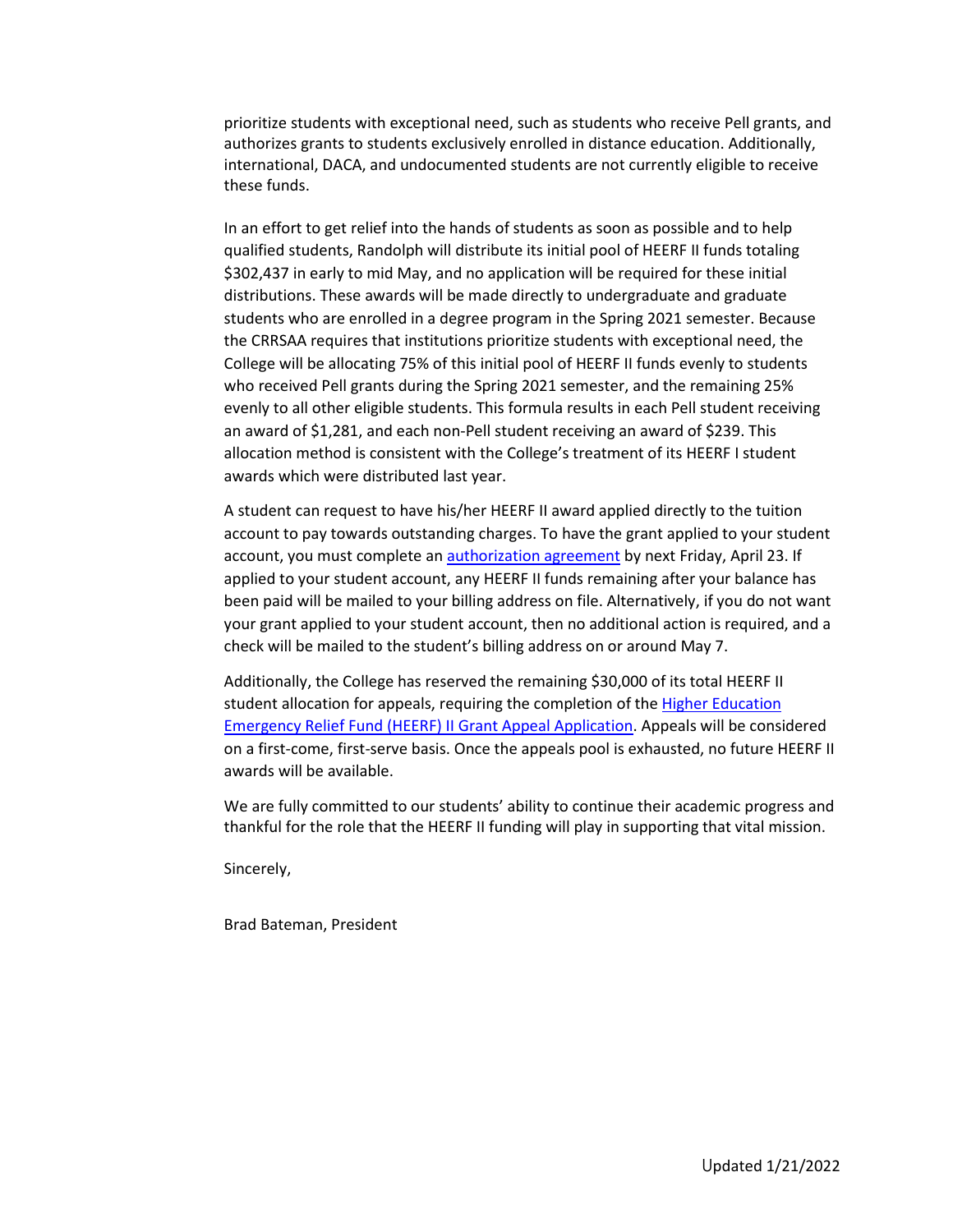

HEERF III, November 30, 2021

Dear Randolph Students and Families,

As a result of Congress passing the American Rescue Plan Act (ARPA), Randolph has been allocated \$866,466 in emergency student aid as part of the Higher Education Emergency Relief Fund (HEERF) III to assist eligible students. This is the third such allocation of funding for students since the onset of the pandemic, following the HEERF II allocation from the Coronavirus Response and Relief Supplemental Appropriations Act (CRRSAA) earlier this year and the previous HEERF I from the CARES Act in 2020. The guidance from the Department of Education (ED) regarding the use of these funds is similar to that of HEERF II with slight changes. The most notable change from previous HEERF allocations is that international, DACA, and undocumented students are now eligible to receive these funds. Like previous HEERF allocations, these financial aid grants from the ARPA can be used for any component of the student's cost of attendance or for emergency costs that arise due to coronavirus, such as tuition, food, housing, health care (including mental health care), or child care. The ARPA again requires that institutions prioritize students with exceptional need, such as students who receive Pell grants, and authorizes grants to students exclusively enrolled in distance education.

In an effort to get relief into the hands of students as soon as possible and to help qualified students, Randolph will distribute its HEERF III funds totaling \$866,466 in mid December, and no application will be required for these distributions. These awards will be made directly to undergraduate and graduate students who are enrolled in a degree program in the Fall 2021 semester. Because the ARPA requires that institutions prioritize students with exceptional need, the College will be allocating 75% of its HEERF III funds evenly to students who received Pell grants during the Fall 2021 semester, and the remaining 25% evenly to all other eligible students. This formula results in each Pell student receiving an award of \$3,475, and each non-Pell student receiving an award of \$609. This allocation method is consistent with the College's treatment of its HEERF II student awards distributed in spring 2021, as well as its HEERF I student awards which were distributed last year.

A student can request to have his/her HEERF III award applied directly to the tuition account to pay towards outstanding charges. To have the grant applied to your student account, you must complete an authorization agreement by this Monday, December 6. If applied to your student account, any HEERF III funds remaining after your balance has been paid will be mailed to your billing address on file. Alternatively, if you do not want